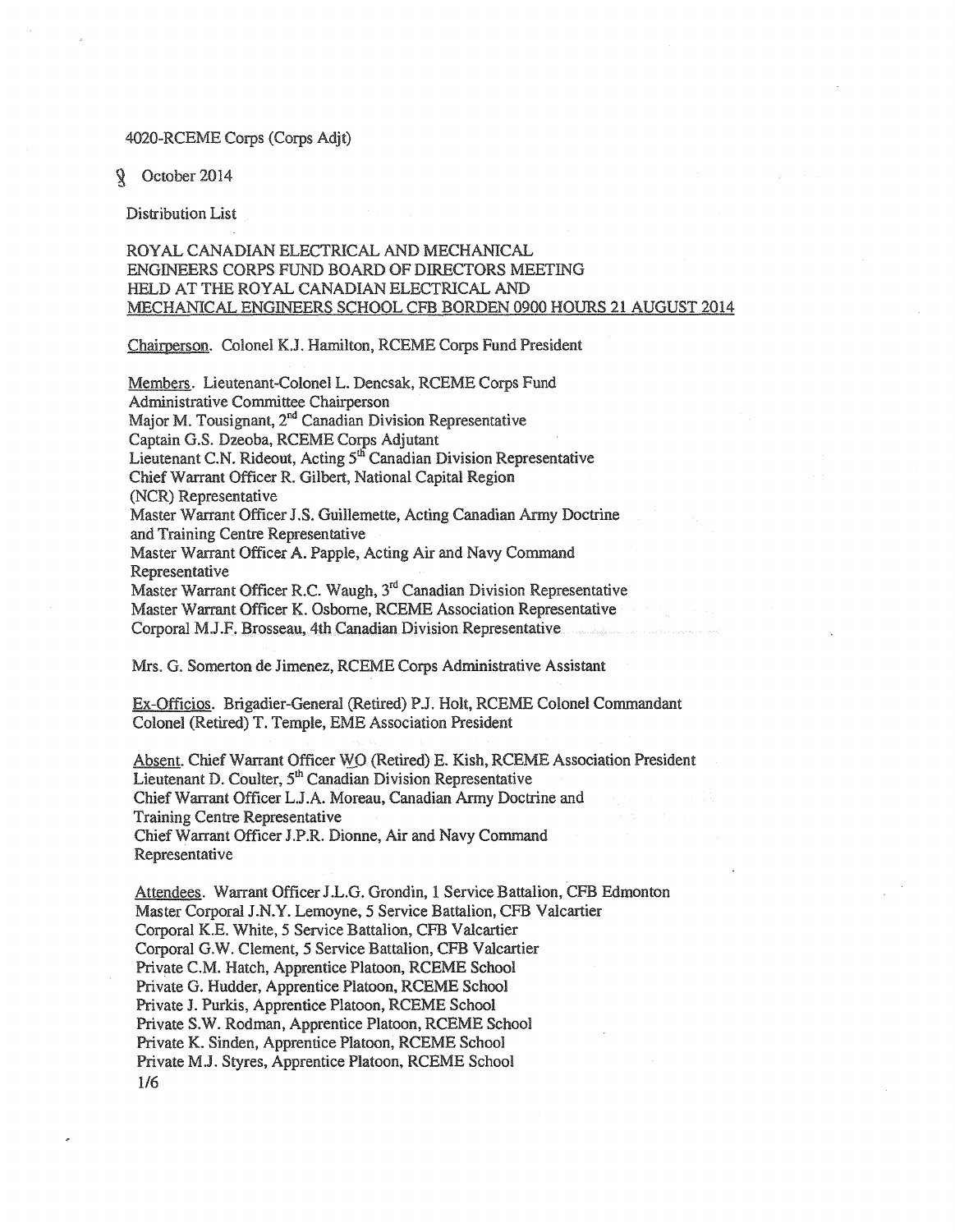## Private M.P. Toutant, Apprentice Platoon, RCEME School

## OPENING ADDRESS

1. The meeting was called to order at 0900 hours, 21August2014 in the Royal Canadian Electrical and Mechanical Engineers (RCEME) School conference room. The Chairperson welcomed all to the meeting, emphasising to the young soldiers in attendance that they are "Ambassadors" for the Fund. He also encouraged more attendance throughout the various divisions.

#### REVIEW OF PREVIOUS MINUTES ACTION BY

2. Previous Minutes. The RCEME Corps Adjt asked if there were any points AH regarding the previous minutes dated 26 February 2014. A motion was put forward to pass the minutes as stated. Motion passed.

RCEME Corps Adjt

#### DISCUSSION

3. Budget Review. The budget was presented for the calendar year 1 January-31 December 2014. The following points brought forward included:

- a. RCEME Kit Shop Funds. The balance of funds previously available from the RCEME Kit Shop was used to purchase the slip-ons for all members of the RCEME Corps. The old EME Kit Shop is now officially closed and all remaining monies have been transferred to the RCEME Corps Fund;
- b. Cohesion Events. Annual support to regional cohesion events was established at  $$303.00$  per region. This amount will remain for the remainder of 2014; SECRETARIAL NOTE. After some discussion as to whether the cohesion amounts should automatically be sent to the regions, it was decided that the regions will continue to request these funds as needed in support for their activities, i.e. RCEME Day;
- c. Anniversary Pin Dispersement. The mailing and courier costs to distribute the 2014 anniversary pins to members of the Fund was \$387 .60;
- d. RCEME Loyalty Coins. The manufacturing, mailing and courier fees for the 2014 distribution of loyalty coins to this year's recipients, as well as the delivery of some of the remaining 2013 coins, was \$4186.74;
- e. RCEME Corps Fund Member Benefits. To date, there has been one bereavement benefit of \$100.00 paid. No requests for hardship grants, benevolent loans or emergency loans have been received by this office.

4.  $75<sup>th</sup>$  Anniversary Accounting. An account is being set up to manage the intake and RCEME disbursement of funds. An accountant will be available to help oversee the transactions Corps Adjt throughout the  $75<sup>th</sup>$  Anniversary process. This will ensure provincial laws and CRA guidelines are duly observed.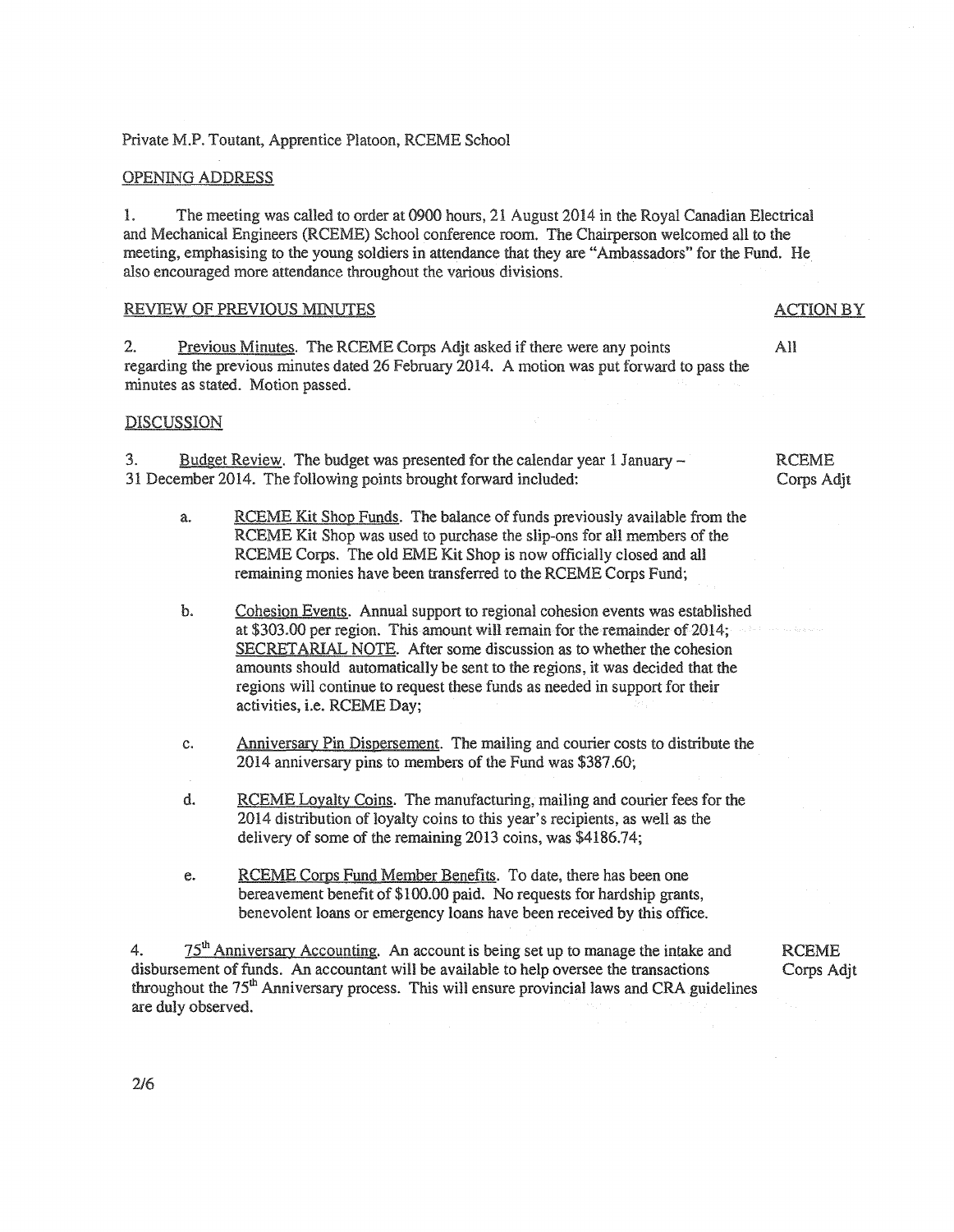5. State of the Fund. Presently, the RCEME Corps has 3,708 members. Out of this, 3,139 (85.14%) of members pay into the Fund by pay allotment andl81 are lifetime members, 9 of which are honourary. The RCEME Corps Adjt feels we have to keep pushing the message out about benefits of being a Fund member.

6. RCEME Journal Distribution. Presently the RCEME Corps produces 2,500 copies of the journal, the majority of which are sent to bases for Regular Force members as well as lifetime members to pick up. The RCEME Corps Adjt suggested that it must be established whether lifetime members are entitled to receive a published hard copy.

SECRET ARIAL NOTE. In order to avoid any perception of a two-tiered membership, it was decided that a survey will be taken of the lifetime members with respect to receiving a hard copy versus downloading or viewing the journal online.

7. National Artwork Contest. 2015 will mark the 71<sup>st</sup> anniversary of the RCEME Corps. Contest information will be out shortly and once again the successful submission will be awarded a \$200.00 prize.

SECRETARIAL NOTE. It was widely felt that the RCEME Museum, scheduled to open in November 2015, should be the focus of next year's contest. A vote was taken with the majority voting for "Showcasing Our Legacy" as the official theme.

8. Reservist Membership in the RCEME Corps Fund. It has been an ongoing challenge to solicit membership amongst Reservists for the RCEME Corps Fund. While they have always been welcome, it has been difficult to reach significant numbers. Members of the RCEME Corps Fund have noted concerns about the cost of Reservist membership being \$12.00 per year which is not sufficient to cover the cost of the joining benefit of accoutrements, buttons and a \$10.00 gift certificate to the Great Canadian Kit Shop. Another concern is the perceived challenge of being able to confirm a Reserve member's income and their ability to pay back a hardship or benevolent loan. It was agreed that this Fund should remain as a one-tiered membership. Lieutenant-Colonel Playfair has graciously offered to be a point of contact for the Board of Directors (BOD) with respect to soliciting Reservist membership.

SECRETARIAL NOTE. Should a Reserve member of the Fund approach the BOD to obtain a hardship or benevolent loan, specific criteria can be implemented to satisfy the concerns of the BOD as to the member's ability to repay any loan amount. Also, there is currently a policy in place that requests Reserve members to pay three years of dues up front when joining the RCEME Corps Fund.

9.  $75<sup>th</sup>$  Anniversary Logo Artwork Contest There has only been three (3) submissions to the 75th Anniversary Logo Contest to date and the contest closes 1 September 2014.

SECRETARIAL NOTE. The Heritage Committee will decide on the winner of the  $75<sup>th</sup>$ Anniversary Logo Contest and will award the successful artist a cash prize of \$500.00.

LCol Playfair RCEME Corps Adjt

RCEME Corps Adjt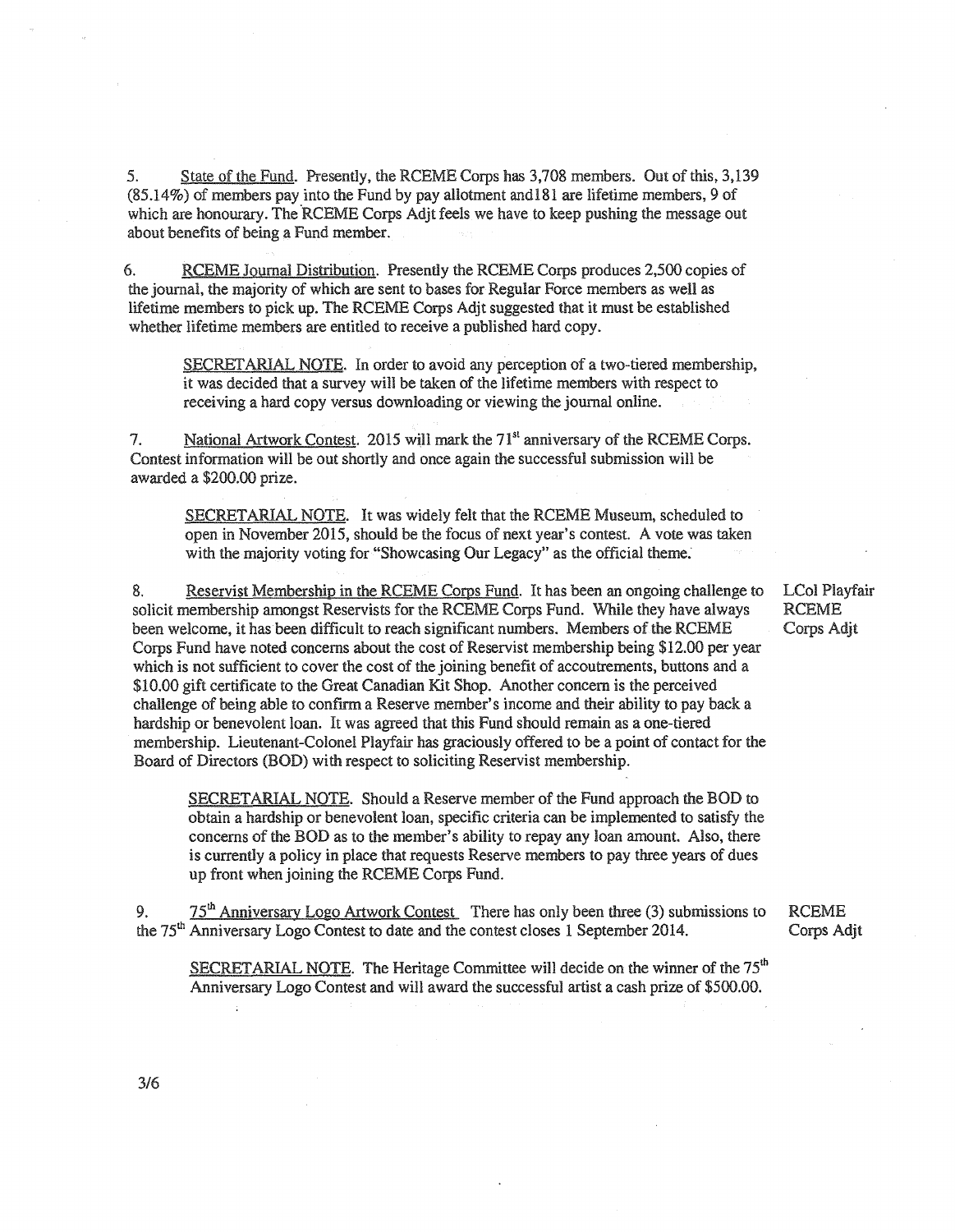10. RCEME Corps Fund Membership Fees. At the BOD 26 February 2014, Colonel Bouchard, then Fund Chairperson, requested that 2 Canadian Division, under Major S. Tousignant, provide this BOD with the results of a study with respect to the RCEME Corps Fund membership fees. Major Tousignant and his working group studied the history of the Fund and echoed the Colonel Commandant's observation that the fees have not increased over those set 20+ years ago. A local survey was conducted with 369 participants, 26 of which were non-members and questions were asked about raising fees to \$3.00 for each member regardless of rank. The survey also investigated what additional benefits these funds could be used for. The suggestions varied from an increase in the RCEME Corps Fund bursary from \$750.00 to \$1000.00, a meal and a drink for each member at a RCEME Day celebration, a departure gift awarded to a member releasing from the Regular Force, depending on years in the Fund, etc.

SECRET ARIAL NOTE. After much discussion, it was decided that a national survey will be put in place to determine the viability of raising the dues to  $$2.00$  or  $$3.00$  per year, regardless of rank, with consideration taken to clearly illustrate the benefits to Fund members.

11. RCEME Bursary Winners. The deadline for the 2014 bursary applications was 11 July 2014. In total, 34 submissions were received, an increase from the 32 received in 2013 and 11 in 2012. All 34 submissions were accepted and congratulatory letters will be sent to all successful applicants, each with a bank draft in the amount of \$750,00. Letters to applicants who were not successful will be sent and they will be encouraged to re-apply next year. The following is a list of bursary winners for 2014.

RCEME Corps Adjt

2 Cdn Div Rep RCEME Corps Adjt

- a. Mr. Ben Saunders;
- b. Miss Rebecca Leblanc;
- c. Mr. Joshua Winniski;
- d. Miss Geneviève Boivin;
- e. Mr. Corey Battiston;
- f. Miss Serina Archambault;
- g. Miss Virginie Y argeau;
- h. Mr. Spencer Daviau;
- i. Miss Brieanne Beaumont; and
- j. Miss Tania Silletta.

12. Arte et Marte Park. Further to the request made at the previous BOD, the RCEME Corps Adjutant visited the "Ad Astra Park" at CFB Trenton. This memorial park covers approximately six acres and displays memorial stones with the names of fallen comrades or of those members still serving. These stones are placed around various monuments. A register of 4/6

Admin Cmte Chairperson RCEME Corps Adjt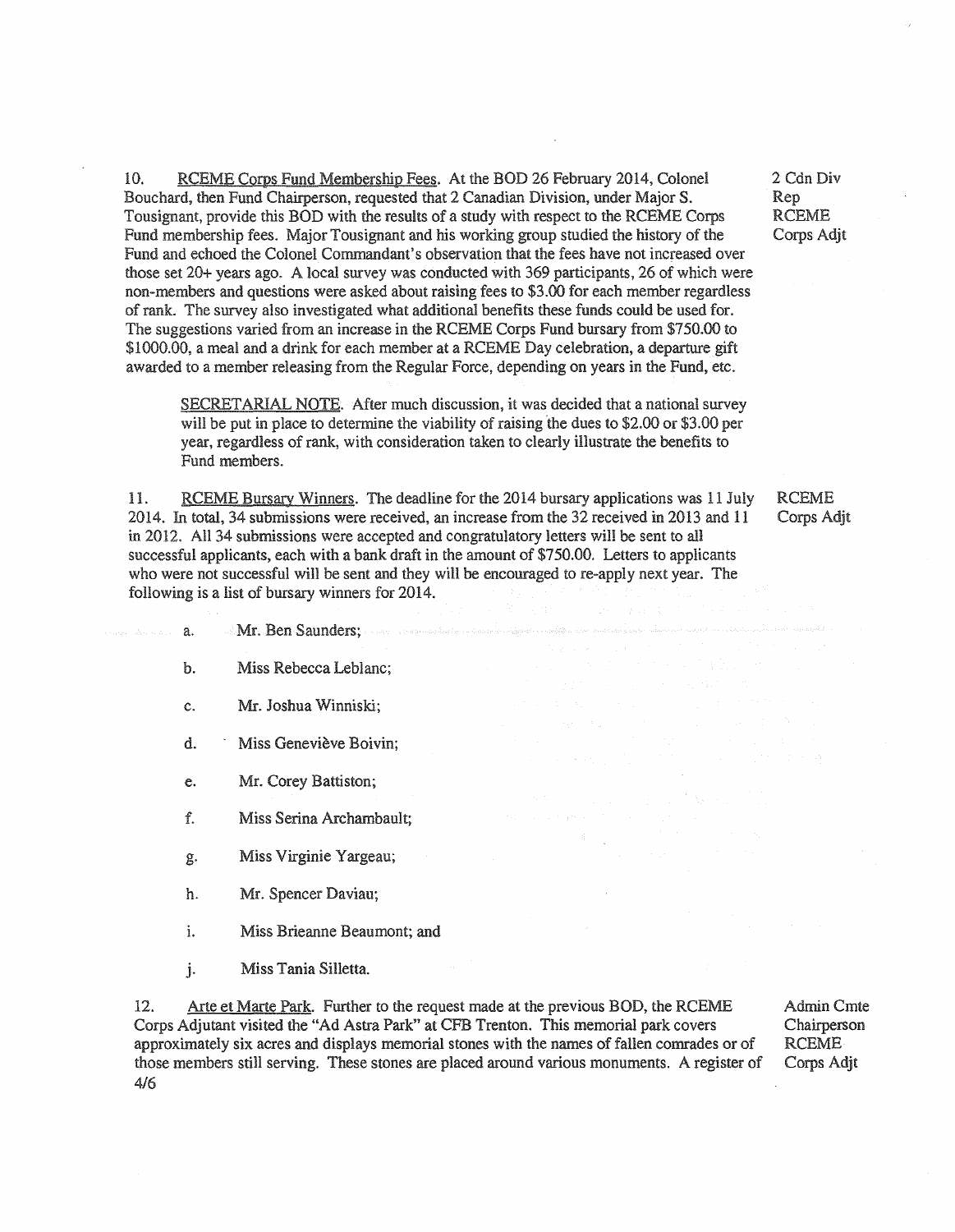names/stones, as well as a map of the stone location, is also available. An annual dedication ceremony is held each September. Apart from being a brilliant memorial, this project would be both a great fundraiser for the  $75<sup>th</sup>$  Anniversary as well as a source of ongoing funds to support the expenses of the RCEME Museum.

SECRETARIAL NOTE. Further investigation will be made to ascertain where such a park could be located.

13. Heritage Presentation. The Colonel Commandant introduced the RCEME Heritage org Col Cmdt chart and the museum governance team. The ground-breaking ceremony of the museum in Kingston took place 17 June 2014 with occupancy projected for November 2015. It was noted that there are three key timelines for the  $75<sup>th</sup>$  Anniversary headed by the Heritage Committee. These include commemorative products, headed by Lieutenant-Colonel Matsalla, the RCEME Monument expansion at CFB Borden headed by Major Garrard and the celebratory activities, both national and regional. The RCEME Council, in April 2014, approved Mr. Michel L'Italien as the author of "RCEME at 75".

14. Amalgamation of Associations. Lieutenant-Colonel Fuller provided the BOD with the LCoi Fuller details of the working ground held in March 2014 whose objective was to determine the feasibility of a strong Corps Fund through the amalgamation of the RCEME Associations and the EME Association. RCEME Council approved this initiative at their meeting on 15 April 2014 and it is hoped this could be achieved prior to 2018.

SECRET ARIAL NOTE. It was motioned by the BOD Chairperson and seconded by the Colonel Commandant that all the associations and the RCEME Corps Fund should merge under the Canada Not for Profit Corporations Act. This was unanimously approved by the BOD.

15. "Canada's Craftsmen at 50" Printing. Investigation has been made into reprinting the English version of Colonel (Retired) Murray Johnston's book, "Canada's Craftsmen at 50". This illustrated history of the RCEME Corps was successfully used as a gift to the graduates of both the Officers' Developmental Period (ODP) 1.1 and 1.2 courses, along with top candidates and runners-up of various courses throughout the school. The cost to re-print 500 copies of this book would be approximately \$8,700.00. The RSM of the RCEME School will compile a return, based on approximate quantities of books needed at the school, leading up to the 75<sup>th</sup> anniversary.

SECRET ARIAL NOTE. The Chairperson motioned that a print run of 500 copies of the English version be made for the top candidates of the RCEME School. Motion seconded and carried.

16. Sponsorship/Public Relations Events. At the September 2013 BOD, the then-Chairperson proposed investigating the feasibility of sponsoring a race car or a similar public relations event. This would be over and above the already funded regional activities and applicants would be encouraged to apply in the same manner as the RCEME bursary awards, with a 500 word written essay.

SECRETARIAL NOTE. After much discussion, it was motioned by the National Capital Region (NCR) Representative and seconded by 3rd Division Representative to close this subject due to the difficulty in incorporating this as a benefit to the Fund.

RSM RCEME **School** RCEME Corps Adjt

*516*